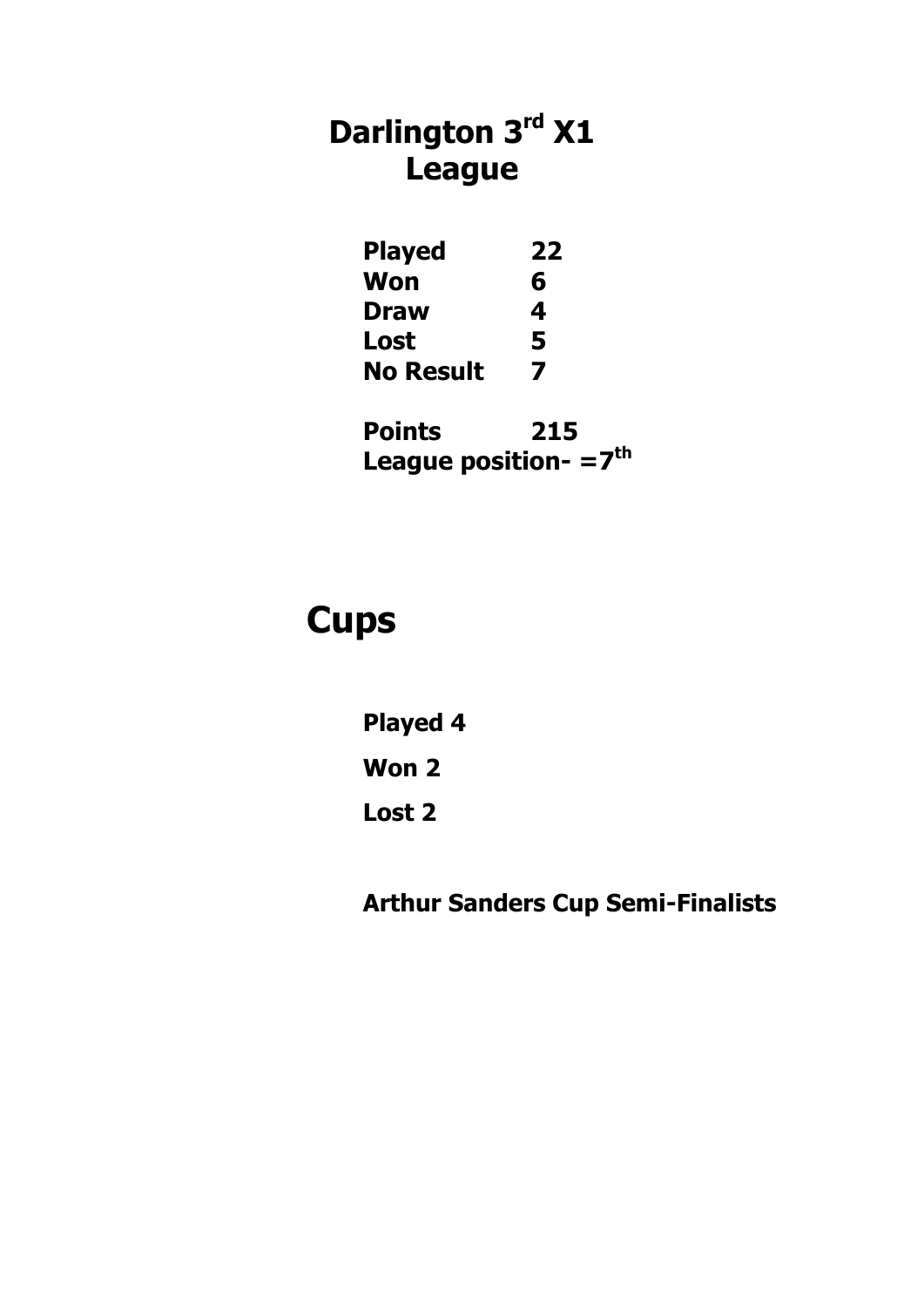### **League Batting**

|                   | Games | Inns       | N/O | H/S   | <b>Runs</b> | 50s    | 4s | 6s | Ave   |
|-------------------|-------|------------|-----|-------|-------------|--------|----|----|-------|
| T. Hodgson        | ᅩ     | 10         |     | 76    | 287         |        | 36 |    | 47.83 |
| <b>N. Fenwick</b> | 20    | ∍<br>∸     | ـ   | 70*   | 344         | ∽<br>້ | 39 |    | 34.40 |
| A. Harwood        | ᅩ     | <b>. .</b> |     | $63*$ | าวา<br>ےرے  |        | 26 |    | 25.78 |

#### **Also Batted**

|                   | Games          | Inns           | N/O            | H/S   | Runs           | 50s            | 4s             | 6s | Ave   |
|-------------------|----------------|----------------|----------------|-------|----------------|----------------|----------------|----|-------|
| S. Lister         | 7              | 5              | 2              | 94*   | 189            |                | 23             | 0  | 63.0  |
| J. Sutton         | 3              | $\overline{2}$ | 0              | 45    | 77             | $\overline{0}$ | 5              | 0  | 38.5  |
| J. Dobson         | 12             | 6              | $\overline{2}$ | 47    | 146            | $\overline{0}$ | 12             | 0  | 36.5  |
| M. Dent           | 9              | 4              | 1              | 45    | 104            | 0              | 8              | 0  | 34.67 |
| <b>S. Russell</b> | 13             | 8              | 3              | 33    | 91             | $\overline{0}$ | 10             | 3  | 18.20 |
| P. Bentley        | 10             | 5              | $\mathbf 1$    | $42*$ | 72             | $\overline{0}$ | 10             | 0  | 18.00 |
| J. Vickerman      | 20             | 8              | 3              | $18*$ | 73             | $\overline{0}$ | $\overline{4}$ | 0  | 14.60 |
| M. Kripalani      | 8              | 6              | 0              | 34    | 77             | 0              | 8              | 1  | 12.83 |
| J. Dent           | 6              | 5              | 0              | 27    | 64             | 0              | 8              | 0  | 12.80 |
| L. Craggs         | 3              | 3              | $\mathbf{1}$   | 19    | 23             | $\overline{0}$ | 2              | 0  | 11.5  |
| A. Fenwick        | 4              | 3              | 0              | 24    | 28             | 0              | 1              | 0  | 9.33  |
| D. Lee            | 19             | 9              | $\mathbf 1$    | 33    | 81             | $\overline{0}$ | 10             | 0  | 9.00  |
| <b>D. Baldwin</b> | 14             | 5              | $\overline{2}$ | 8     | 25             | $\overline{0}$ | $\overline{2}$ | 0  | 8.33  |
| S. Lethbridge     |                |                | 0              | 6     | 6              | $\overline{0}$ | 0              | 0  | 6.0   |
| E. Blench         | 21             | 8              | $\mathbf{1}$   | 11    | 38             | $\overline{0}$ | 5              | 0  | 5.43  |
| J. Mitchinson     | $\overline{2}$ | $\overline{2}$ | $\overline{0}$ | 7     | 10             | 0              | 0              | 0  | 5.0   |
| M. Dobinson       | 1              |                | $\overline{0}$ | 4     | 4              | $\overline{0}$ | 1              | 0  | 4.0   |
| <b>D.</b> Earle   | 11             | 7              | $\overline{2}$ | 17    | 18             | $\overline{0}$ | $\overline{2}$ | 0  | 3.6   |
| A. Baldwin        | 3              | 3              | $\overline{2}$ | $2*$  | 3              | $\overline{0}$ | 0              | 0  | 3.0   |
| A. Peacock        | 4              | 1              | $\mathbf 0$    | 2     | $\overline{2}$ | 0              | 0              | 0  | 2.0   |
| S. Hardy          | $\overline{2}$ | 1              | $\mathbf 0$    | 0     | $\mathbf 0$    | 0              | 0              | 0  | 0     |

**50s (balls)**

| S. Lister         | 94*   | (83) Home V Thornaby      | League | 50 off 60 balls |
|-------------------|-------|---------------------------|--------|-----------------|
| <b>N. Fenwick</b> | 79*   | (129) Home V Marske       | League | 50 off 97 balls |
| M. Lister         | 76    | (60) Home V Wolviston     | Cup    | 50 off 40 balls |
| T. Hodgson        | 76    | (81) Away V Normanby Hall | League | 50 off 75 balls |
| A. Harwood        | $63*$ | (60) Home V Saltburn      | League | 50 off 55 balls |
| <b>N. Fenwick</b> | 56    | (92) Away V Saltburn      | League | 50 off 82 balls |
| A. Harwood        | 55    | (37) Home V Redcar        | Cup    | 50 off 34 balls |
| <b>N. Fenwick</b> | $53*$ | (45) Away V Seaton Carew  | League | 50 off 45 balls |

**Fastest 50. A Harwood 50 off 34 balls**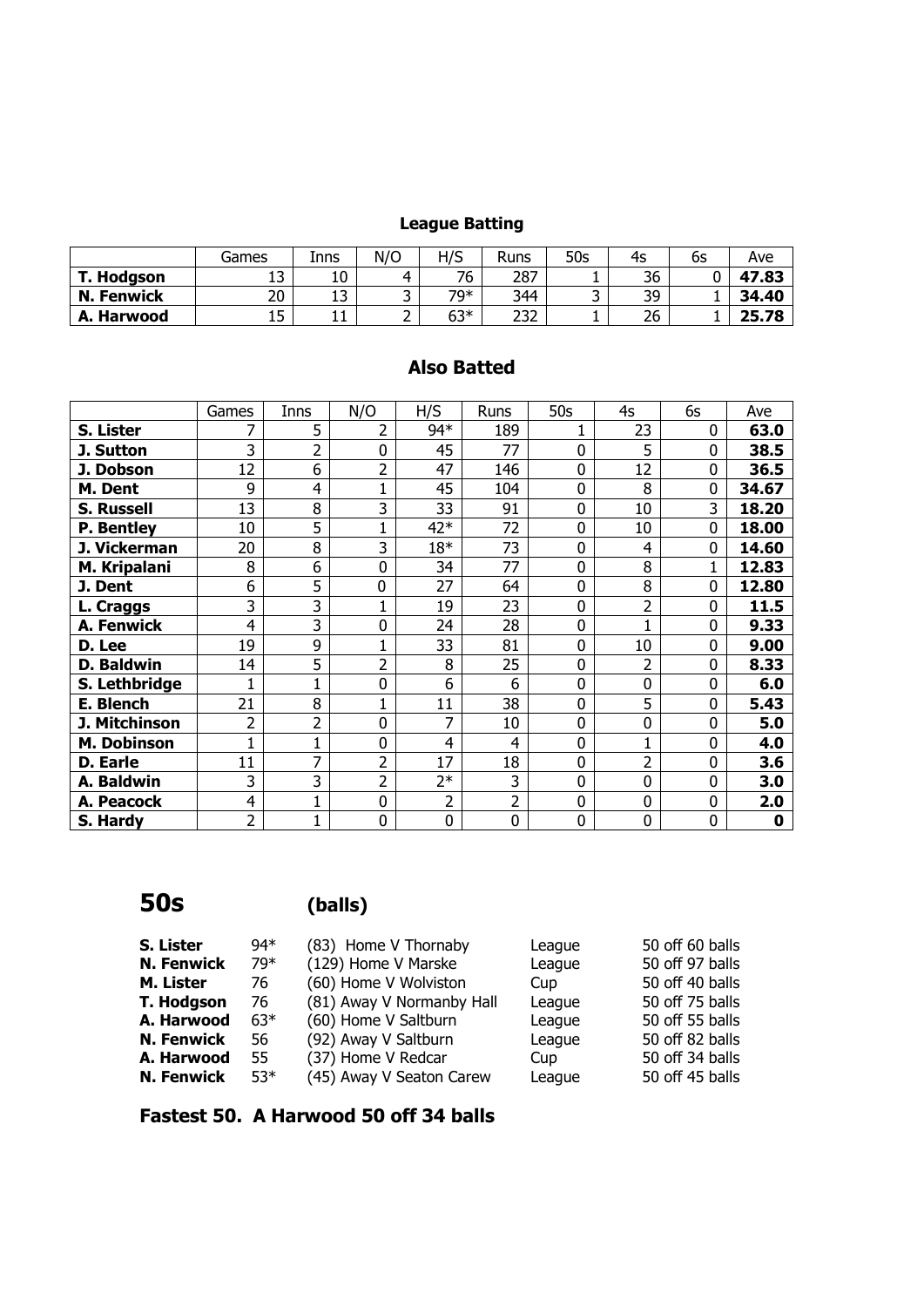### **League Bowling**

|                   | Overs | Maidens | B<br>B/ | <b>Runs</b> | Wickets | Economy | Average |
|-------------------|-------|---------|---------|-------------|---------|---------|---------|
| D. Baldwin        | L11   | 19      | 4/31    | 337         | 25      | 3.04    | 13.48   |
| <b>S. Russell</b> | 90    |         | 5/39    | 349         | 18      | 3.88    | 19.39   |
| Vickerman         | L26.5 | 14      | 4/16    | 534         | 24      | 4.20    | 22.25   |
| D. Earle          | 66.5  | 10      | 4/19    | 267         |         | 3.98    | つつ      |

#### **Also Bowled**

|                     | Overs | Maidens | B/<br>B | Runs | Wickets | Economy | Average |
|---------------------|-------|---------|---------|------|---------|---------|---------|
| A. Harwood          | 39.5  |         | 3/25    | 138  | 11      | 3.47    | 12.55   |
| S. Hardy            | 12    | ำ       | 2/20    | 42   | 3       | 3.5     | 14.0    |
| J. Dent             | 2.5   | 0       | 1/17    | 17   |         | 6.07    | 17.0    |
| S. Lister           | 32    | 9       | 3/17    | 97   | 5       | 3.03    | 19.4    |
| J. Stewart          | 10    | ว       | 1/23    | 23   |         | 2.3     | 23.0    |
| J. Sutton           | 12    | 4       | 1/12    | 24   |         | 2.0     | 24.0    |
| M. Kripalani        | 8     | 0       | 2/24    | 57   | 2       | 7.15    | 28.5    |
| M. Dent             | 18    |         | 1/26    | 88   | 3       | 4.89    | 29.33   |
| <b>S. Clitheroe</b> | 5     | 0       | 1/35    | 35   |         | 7.0     | 35.0    |
| A. Peacock          | 22    | ำ       | 1/14    | 87   | 2       | 3.95    | 43.5    |
| D. Lee              | 41    | 4       | 1/9     | 186  | 4       | 4.54    | 46.5    |
| S. Lethbridge       | 4.3   | 0       | 0/21    | 21   | 0       | 4.67    |         |
| L. Craggs           | 19    | 4       | 0/28    | 82   | 0       | 4.32    |         |
| A. Fenwick          | 3     | 0       | 0/27    | 27   | 0       | 9.0     |         |

# **5 Wickets**

| <b>S. Russell</b> | 5/39 | Away V Wolviston | League |
|-------------------|------|------------------|--------|
| <b>S. Russell</b> | 5/40 | Away V Saltburn  | League |

#### **4 Wickets**

| J. Vickerman $4/16$ |      | Away V Thornaby             | League |
|---------------------|------|-----------------------------|--------|
| <b>D. Earle</b>     | 4/19 | Home V Middlesbrough League |        |
| J. Vickerman        | 4/25 | Away V Redcar               | Cup    |
| D. Baldwin          | 4/31 | Away V Seaton Carew         | League |
| D. Baldwin          | 4/35 | Home V Thornaby             | League |
| J. Vickerman        | 4/69 | Home V Thornaby             | League |

#### **3 Wickets**

| S. Lister    | 3/17 | Home V Saltburn      | League |
|--------------|------|----------------------|--------|
| S. Lister    | 3/23 | Home V Redcar        | Cup    |
| D. Baldwin   | 3/24 | Home V Redcar        | Cup    |
| D. Baldwin   | 3/24 | Away V Marton        | League |
| A. Harwood   | 3/25 | Home V Guisborough   | League |
| M. Kripalani | 3/33 | Home V Wolviston     | Cup    |
| A. Harwood   | 3/35 | Home V Blackhall     | League |
| J. Vickerman | 3/51 | Home V Middlesbrough | League |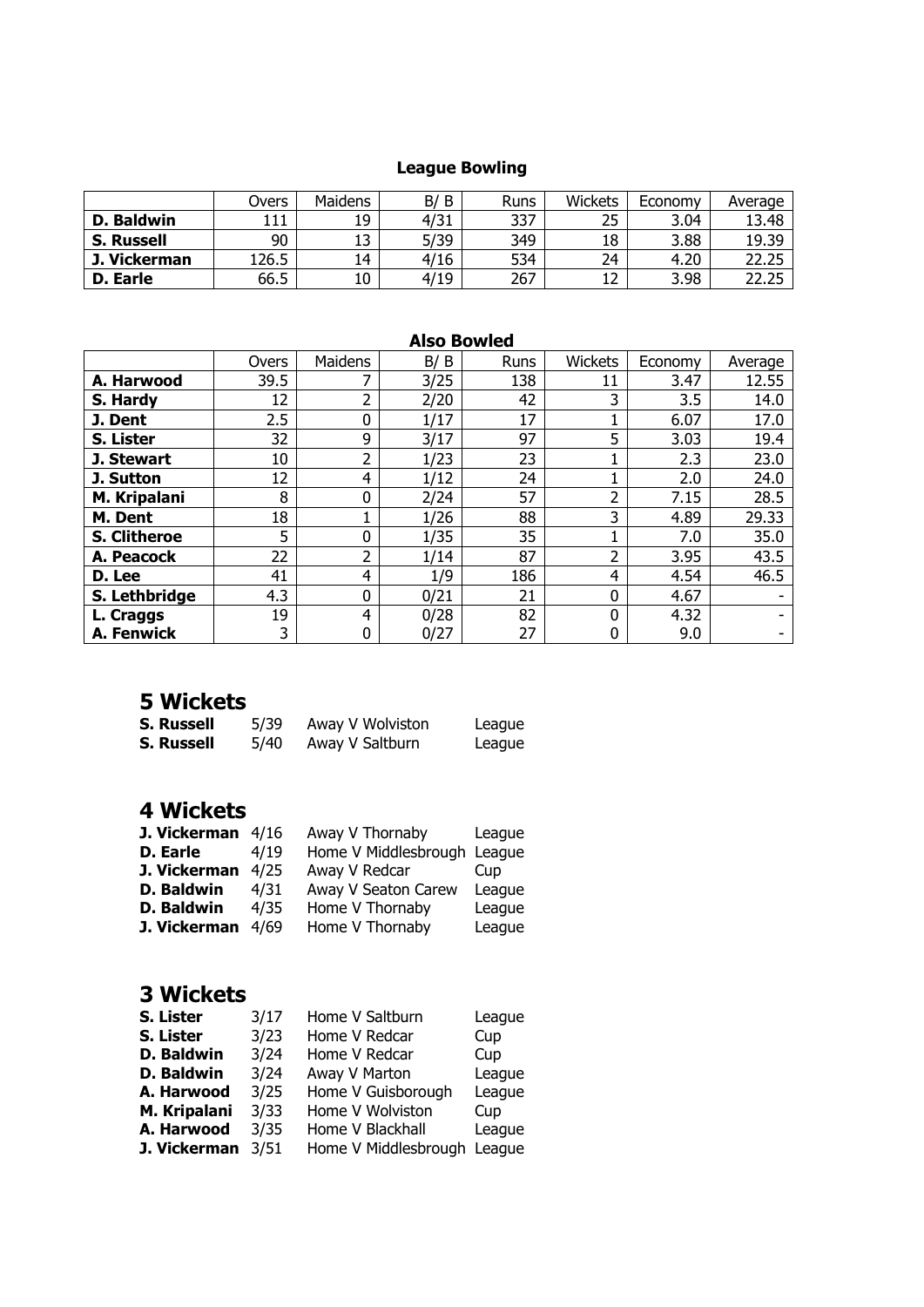# **Fielding**

#### **Wicket Keeping**

|                    | <b>Catches</b> | <b>Stumpings</b> | Tota. |
|--------------------|----------------|------------------|-------|
| J. Dobson          |                |                  |       |
| A. Baldwin         |                |                  |       |
| T. Hodgson         |                |                  |       |
| <b>M. Dobinson</b> |                |                  |       |

# **Fielding**

|                     | <b>Catches</b> |
|---------------------|----------------|
| <b>N. Fenwick</b>   | 6              |
| J. Vickerman        | 5              |
| M. Dent             | 3              |
| A. Harwood          | $\overline{3}$ |
| <b>D. Baldwin</b>   | $\overline{3}$ |
| D. Lee              | $\overline{3}$ |
| <b>D.</b> Earle     | $\overline{2}$ |
| <b>P.</b> Bentley   | 1              |
| E. Blench           |                |
| <b>S. Clitheroe</b> |                |
| <b>A. Fenwick</b>   |                |
| <b>T. Hodgson</b>   |                |
| M. Kripalani        |                |
| S. Lister           |                |
| A. Peacock          |                |
| J. Sutton           |                |
| J. Dent             |                |

# **Highest League Partnerships**

| $1st$ Wicket $118*$        | A. Harwood $63*$ & S. Lister 29 $*$      | <b>Home V Saltburn</b>     |
|----------------------------|------------------------------------------|----------------------------|
| $2nd$ Wicket 76            | S. Lister 40 (94*) & J. Sutton 32        | <b>Home V Thornaby</b>     |
| 3rd Wicket 91              | N. Fenwick 46 (79*) & T. Hodgson 38      | <b>Home V Marske</b>       |
| 4 <sup>th</sup> Wicket 64  | J. Sutton 24 (45) & N. Fenwick 37 (53*)  | <b>Away V Seaton Carew</b> |
| 5 <sup>th</sup> Wicket 52  | N. Fenwick 26 (56) & P. Bentley 20 (42*) | <b>Away V Saltburn</b>     |
| 6 <sup>th</sup> Wicket 25  | J. Dobson 8 (47) & J. Vickerman 16       | <b>Home V Blackhall</b>    |
| 7 <sup>th</sup> Wicket 23* | P. Bentley $14*$ (42*) & E. Blench $4*$  | <b>Away V Saltburn</b>     |
| 8 <sup>th</sup> Wicket 13  | J. Dobson 2 (27) & E. Blench 11          | <b>Home V Blackhall</b>    |
| 9 <sup>th</sup> Wicket 28  | S. Russell 26 (33) & D. Earle 0*         | <b>Away V Wolviston</b>    |
| 10 <sup>th</sup> Wicket 18 | S. Russell $16(26*)$ & A. Peacock        | <b>Away V Marton</b>       |